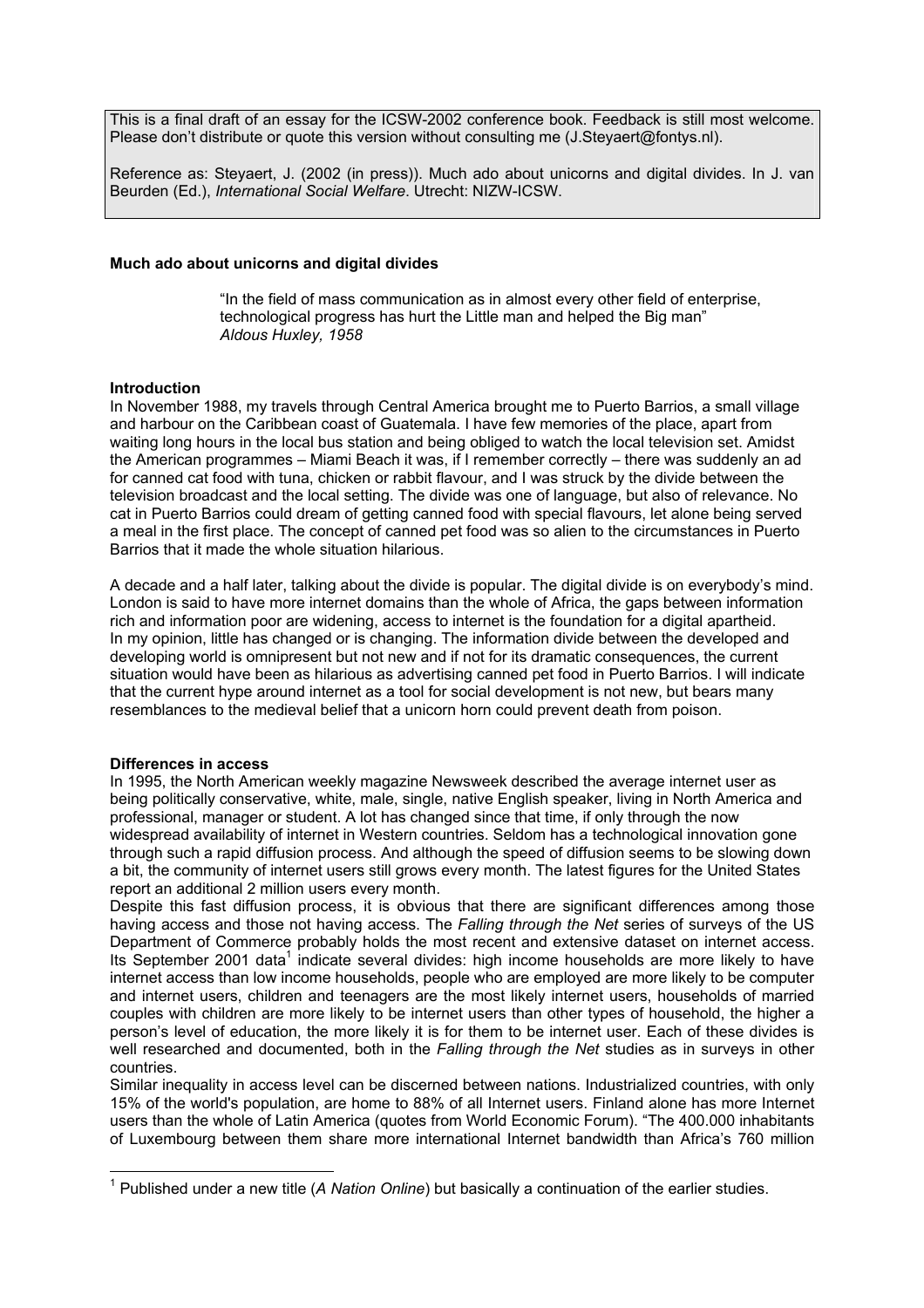citizens." (ITU World Telecommunication Development Report 2002). Inequality is not limited to internet access but expands to other products and services of the so-called information society, such as mobile phones. Bangkok was once said to have more mobile phones than the whole of Africa, although that statement from 1997 is no longer valid.

Digital divides call for action. The past years saw an unusual shared interest of NGOs, governments and industry to address the issue and close the gaps. This has resulted in a myriad of initiatives, such as neighbourhood access centres (called community technology centres in the US, digital playgrounds in the Netherlands, the commercial variant is often called cyber café), low-cost computers (such as the Indian simputer or the Brazilian 'popular pc') and low-cost software (such as Linux and the work of the Free Software Foundation, see *[www.fsf.org](http://www.fsf.org/)*). The *[www.digitaldividenetwork.org](http://www.digitaldividenetwork.org/)* initiative of the Benton Foundation and the digital divide campaign at *[www.oneworld.net](http://www.oneworld.net/)* provide a near comprehensive overview of these initiatives and act as valuable sources of inspiration for those who want to fight the digital divide.

# **Changing positions**

Looking at the statistics of who is and who is not on-line provides us with information on the current situation. More important however are the historic data that tell us whether the digital divides are increasing or decreasing.

In Western countries, the latest figures generate the clear message that digital divides between different socio-economic groups are decreasing. The gender gap that was so visible in the mid nineties has evaporated with now 53.9 % of the US male population being online versus 53.8 % of the female population. As noted, differences across income category still exist, but are decreasing. The growth of internet usage in low-income households was 25 % (US, between December 1998 and September 2001) versus only 11 % for high-income households. Slowly, the digital divide across income categories is closing. The same can be observed for other fault lines in the digital divide, such as education. The group who hold degrees beyond Bachelor level showed a growth rate of 9 %, while the group of those with only college degree showed a growth rate of 30 %.

At the same time, a new divide is emerging. Internet access is no longer simple internet access but needs to be differentiated in at least four categories: free low-service dial-in internet access, paid dialin access, broadband access through cable or DSL, fibre to the home. Especially the jump from metered access where each time unit of computer connection results in costs and unmetered access where a monthly fee for unlimited access seems to be making a lot of difference in the way internet is used. Interestingly, broadband seems to diffuse well among low-income groups. Castells mentions noincome student groups as one reason and peer-to-peer music sharing (the old Napster application) as another possible explanation.

On a global level, a similar picture of ever-changing positions emerges. The position any specific country takes on the map of internet access continuously changes over time. Countries jump positions with other countries and improve or worsen their chances in the race of connecting citizens to the internet. Least developed countries like Togo or Benin are leaping ahead with mobile phones because in the early stages of diffusion, it does not rely on heavy investments (Kelly, Minges, & Gray, 2002). Some countries make the link between being connected and generating income, establishing imitations of Sillicon Valley, like the often quoted Indian Bangalore technology-valley in India or similar initiatives providing business-to-business technology services on the global market from Bangladesh, Ghana or Togo. Even individual companies embrace the web to upscale their local trading, such as at *[www.ethiogift.com](http://www.ethiogift.com/)*.

Overall, both on the national and the global level, the process of diffusion of internet access is not surprisingly new but follows the structure of traditional diffusion processes of innovations, so clearly described by Everett Rogers. Over time, diffusion patterns follow an S-curve with a small minority of innovators taking the lead, followed by early adopters, an early majority, late majority and finally what Rogers labels the groups of laggards. At the start of a diffusion process, social inequality is unavoidable, but as ever larger groups embrace the innovation, exclusion diminishes. Additionally, as time progresses and diffusion increases, the original innovation takes on different forms. What once was just internet access now has many different forms, from dial-in connection to broadband or access over the mobile phone such as the Japanese DoCoMo or i-mode system.

### **Another layer of inequality**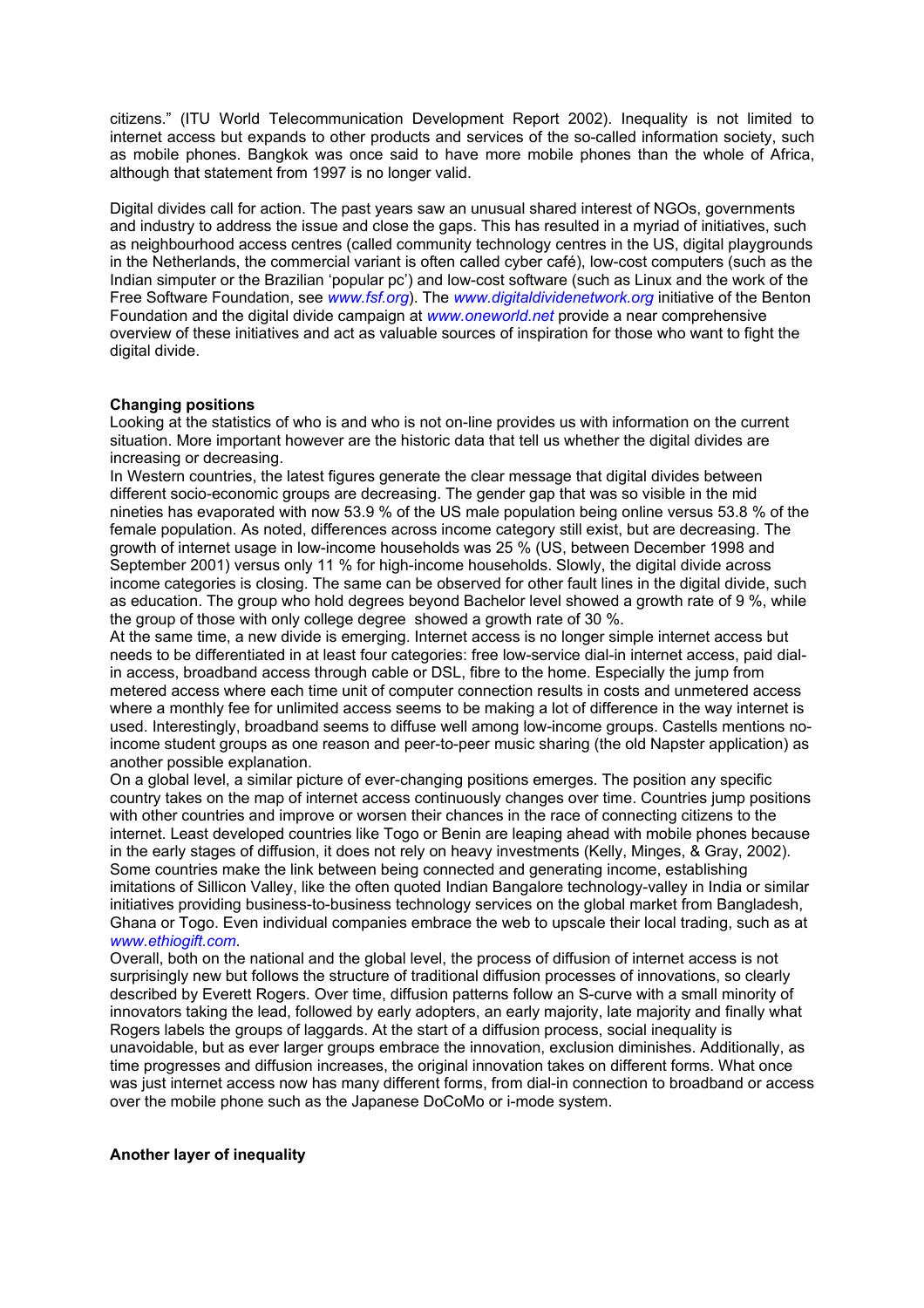In the analysis of the digital divide, it is essential to discern the current fault lines of the divide and a historical perspective on the dynamics of differential access. In addition to that, it is elementary to highlight the similarity between the digital divide and the traditional socio-economic stratification on which individuals or countries can be ranked.

The Dutch social and cultural planning office generated a bit of a shock with their 2000 study on the digital divide by indicating that the digital divide is not digital at all. Differences in access to computers spread out across the population in much the same way as access to the labour market, to income, health care, to cultural activities. The so-called digital divide is yet another aspect of the omnipresent social stratification among individuals and households.

On a global scale, we can also observe the similarity between the so-called digital divide and traditional ranking of countries in terms of human development or economic status. The already mentioned statement that London has more internet domains than the whole of Africa can be coupled with the old statement that the telephone directory of Manhattan is bigger than that of the African continent. 80 % of the world population may not yet have heard about the internet, as was stated at the 2002 World Social Forum, but similarly 50 % of the world population has never made or received a telephone call. These data relate only to media access, not even mentioning access to a family doctor, clean water, or education facilities.

The world development indicators published by the World Bank and the human development indicators used by the UNDP clearly provide illustration of the correlation between internet access and other indicators. The situation of countries regarding access to the internet is not significant different from their position in terms of economy, health and other dimensions of social development. This observation of differences in internet access mirroring other layers of social inequality does not make the inequality less real or less in need of taking action. On the contrary, it stresses the importance of addressing inequality both on the individual and country level, at the same time highlighting the complexity of the issue of differential internet access.

### **Beyond access**

The common rhetoric on the digital divide stresses the need to 'be connected', to have access to the internet. This could easily lead to the assumption that having such access will be a quantum leap forward in social development. Unfortunately, life is not so simple. There are several intermediate variables between having internet access and its contribution to social development.

#### *Language*

One critical variable is language. Estimations in 2000 were that 68% of the websites were in English, 16% in other European languages (such as Spanish, Portuguese, French) and 11% in Asian languages (Chinese, Arabic, Japanese). However, the estimated on-line population has a different distribution with 44% being native English speaking, 32% non-English European languages and 25% internet users having an Asian language as mother tongue. In terms of world population, the difference is even greater with only 14% of the world population having English as a native language. The status of English as 'lingua francae' is strengthened by these developments. Access to the information that is available on websites calls not only for the appropriate hardware and software and connections, but also for good working knowledge of the English language. Fortunately, with more non-native English citizens and organisations being connected, this imbalance will gradually decrease. My expectation is also that in other parts of the internet (e-mail, chat), the language imbalance is much smaller than for websites. Meanwhile, the need continues for initiatives from the public sector (such as UNESCO's investments in the universal networking language) or the private sector (e.g. Altavista's babel fish translation service or the English-Arabic translations at *[www.ajeeb.com](http://www.ajeeb.com/)*).

#### *Relevance of information*

There is a lot of information available on the internet. It dwarfs the Encyclopaedia Brittannica, for so many ages the symbol of comprehensive data. But is the information that is available the information we need? Is internet information relevant to social development?

There is no editorial board for the internet, and as a consequence information on a myriad of topics is available. Whether you want to know all about marquis de Condorcet or Pieter Breughel, search machines as Altavista or google know it all. But equally, if you want to gamble for money or watch pornography or play online games, the same internet offers it all. It is an illusion however to think availability of much is equal to availability of everything. I would dare to state that there is a negative correlation between availability of information and its relevance to social development. The information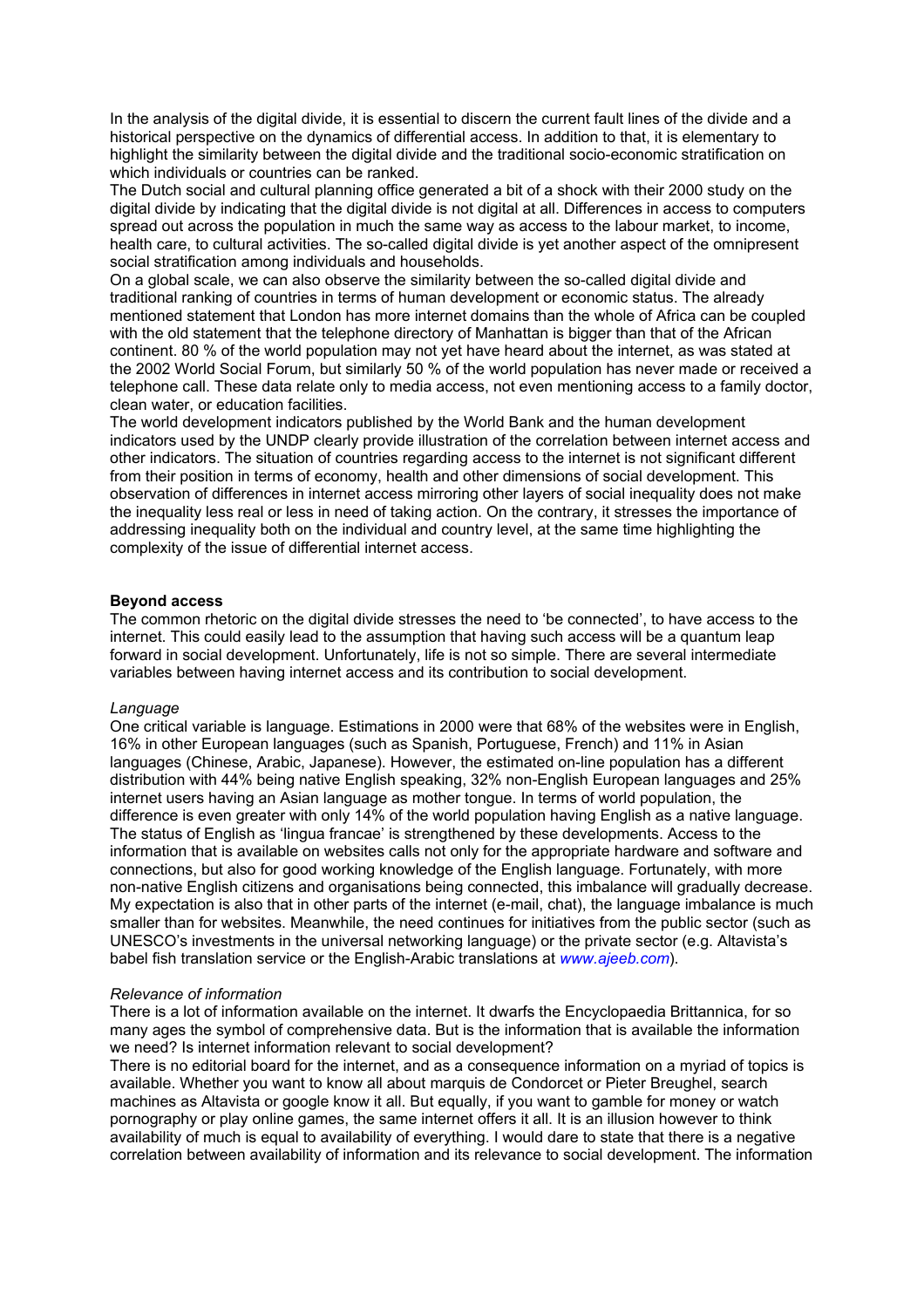that is most essential to social development is lacking, whereas information that is trivial or harmful to social development is abundant.

In the mid seventies, the information needs of poor households in the United States were researched. Relevant information needs included access to good and cheap child care, how to get rid of lead in the plumbing, where to get money to bridge the time to the next pay check, how to get rid of rats in the vacant neighbouring building. Although most local authorities in Western countries now have an extensive webpage, very few provide information on these topics. You can easily find the agenda for the next local council meeting, but nothing about whom to call with concerns about decreasing safety in the street. The North American Childrens' Partnership made it clear in a 2000-report: there is a lack of local information, too much literacy is assumed by the authors of information, too much information is in English only and there is hardly any cultural diversity in what information is available. On a global scale, we see a similar disparity between the availability of information on the internet and its relevance towards social development. Imagine the following case. Bangladesh is one of the poorest countries in the world. Health and health care are problematic. Cholera is widespread due to the need to rely on lakes and ponds for drinking water. Improvements do not always call for big investment, a subtle change of behaviour could make for big changes. Several organisations started promoting the use of an old sari as a water filter by folding it several times and placing it over the mouth of a jug before collecting water. This simple technique creates a barrier against plankton that carry the cholera bacteria. Would access to the internet be of much help here? Using internet, once you know about using saris as a filter, you would be able to get full details on how and why. But would using the internet get the initial message to Bangladesh people in a more timely and convincing way ? Another case equally puts the relevance of internet access into perspective. On UNDP's human development index, Niger scores even lower than Bangladesh and ends on the one but last position in the ranking of countries by level of human development. Life expectancy at birth is extremely low at 44.8 years. Among the health risks in Niger, malaria is prominent. Again, a reasonably simple and effective method is available in the use of mosquito nets at night. Would access to internet in Niger help to spread awareness of that simple health measure?

In case you still have doubts about the relation between availability of information and its relevance to social developments, open your favourite internet search engine and compare the results for searches on 'cat canned food' and 'sari clean water'.

#### **Responsibility**

There is a final issue that needs to be mentioned as part of the analysis of the digital divide and it deals with the balance between public, private and individual responsibility on closing the digital divide. I can only introduce it here as an issue calling for our attention, without providing answers or suggestions how to deal with it.

There is currently obvious differential access to internet both within and between countries. But who should be responsible for reducing these inequalities? In the US, the Heritage Foundation and the Benton Foundation fought an interesting debate on which share of the burden should be carried by the public or the private sector. But what about the individual? To what extent should the risk of the digital divide be a shared risk? Allow me to introduce three situations to substantiate the thinking about the responsibility of the individual citizen or country. The first example comes from the latest Belgium budget survey, but no doubt has its parallel in other (Western) countries. The 2000 household budget survey confirmed that poor households spend fewer resources on computer and internet. While the average household spends 68 euro a year, a poor household only invests 6 euro a year in new media, a difference of 62 euro. This is no surprise and explains the differential internet access of households. However, the same budget survey found that a poor household spends 78 euro more per year on cigarettes than an average household. Should the welfare department of a local authority invest in providing computers for poor households or should these households be encouraged to stop smoking and restructure their consumption patterns?

A similar situation can be found on a global scale. The investment made by international organisations and Indian society to create initiatives like the Bangalore silicon valley are well known. But how to relate these investments to the news that in early February 2002, India and Russia signed an arms deal including India's purchase of long-range strategic bombers, the continued shipment of T90 tanks and several decommissioned fighter aircraft. This new deal adds to an earlier record arms deal that allowed Indian firms to build Su-30 MK1 warplanes under license. Again, the question can be asked about who is responsible for investing in getting connected.

The third situation that is relevant to our questions goes back to both old and new research. The children's television programme Sesame Street failed its original goal to decrease the inequality in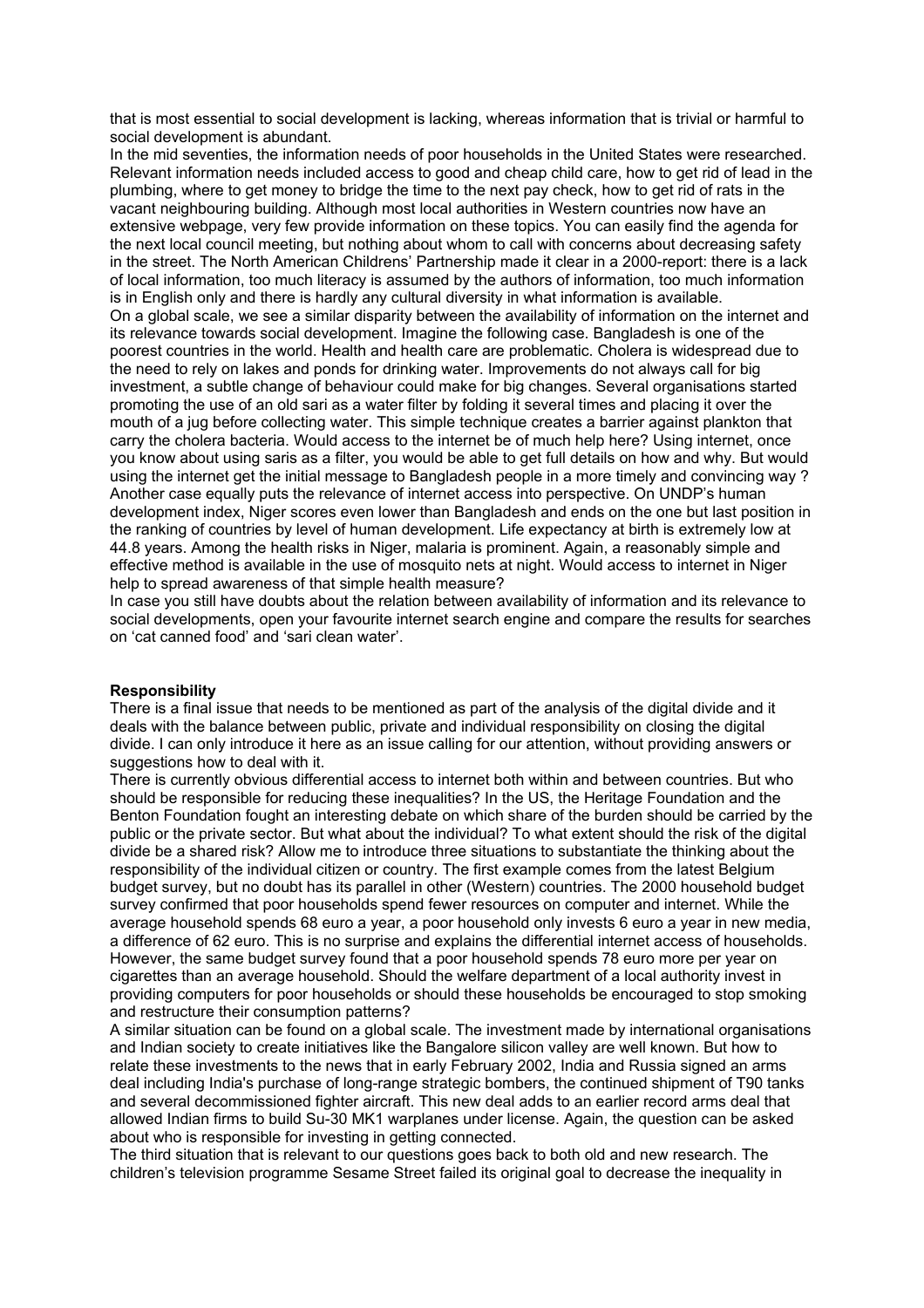language skills between children from poor and other households because although language skills increased by watching Sesame Street, those of children from average households increased much more than those of children from poor households, thus increasing rather than decreasing the inequality. Despite this it was an instant commercial success. Following the success and failure of Sesame street, Tichenor and others did a seminal study into the information behaviour of households and found that lower-income households make less use of the information they receive. Recent research on internet use among Swiss households found that less educated people use the internet predominantly for entertainment, while more educated people use the internet in a more information oriented way. This also relates to the earlier mention of low-income households being surprisingly well represented among broadband users as a consequence of Napster-like applications. The message that comes across is that even in circumstances of equal access to information, there is a significant difference in who succeeds in translating information access into social development and who does not.

As indicated, the issue of responsibility is introduced here as something we need to take into account when analysing the digital divide, without providing clear answers as to how to address the issue. It relates to the broader discussion on the democratisation of responsibility and ties in with the work of people like Anthony Giddens on modernity and Ulrich Beck on the risk society. It goes to the core of the egalitarian model that we wish to see reflected in social welfare and social development: equality of opportunities versus equality of outcome.

### **Conclusion: the digital divide and the unicorn**

1

It is useful to summarise the main elements of our analysis here before turning to the intriguing title and explain the communalities between unicorns and digital divides.

The initial observation about the digital divide was that there is no divide, but rather several divides, a multitude of fault lines in the statistics on internet access. Neither is there a divide because there are no two very distinguished positions, but a continuum stretching from zero access via access in the local community technology centre and dial-in access to full broadband at home. The positions of specific socio-economic groups or individuals on that continuum change regularly.

Secondly, we observed that the digital divide is not strictly digital, but another aspect of traditional social and economic stratification. Poverty of internet access neatly corresponds with poor health care, poor labour market opportunities, etc.

Thirdly, we made the observation that the digital divide – which by now is neither a divide nor digital – is not about access to the internet, but about accessibility of information, relevance of information and information literacy. Finally, I touched upon the difficult issue of personal responsibility and the public/private sector's remit regarding the digital divide.

Having made these observations, it is now easy to see why digital divides are so similar to unicorns. Both come with a lore, with significant sections of society being fascinated and attracted by it. Just like noblemen and adventurers searched for the valuable unicorn horn, a strong but weakening effort has been present to find and 'capture' the digital divide. This was reflected in an unusual common goal of NGOs, governments and business organisations. Both the unicorn and digital divides also thrive on partial sightings. Just as the unicorn horn was very real and an interesting commodity for Danish merchant[s2](#page-4-0) , fault lines in statistics on internet access are very obvious and real. The *Falling through the Net studies* in the US and similar surveys in other countries, the data in the UNDP 2001 report on human development and many other data sources provide ample illustration of differential access to internet. Unfortunately, both unicorns and digital divides also share the naïve belief of humanity in quick fixes, in easy solutions. The presence of a unicorn horn did not save anybody from poisoning, because the underlying causal model was simply wrong. Similarly, getting citizens in the developing world connected to the internet as a stepping stone to social development is too often based on a grossly simplified causal model. The relation between internet access and social development is a highly complex one, to the point where investments in health care, road infrastructure, education and other services might be much more appropriate than the ultimate goal of being connected.

<span id="page-4-0"></span> $2$  The unicorn horn was in reality the tusk of male Narwhals, a species of small whales found in the Artic seas.